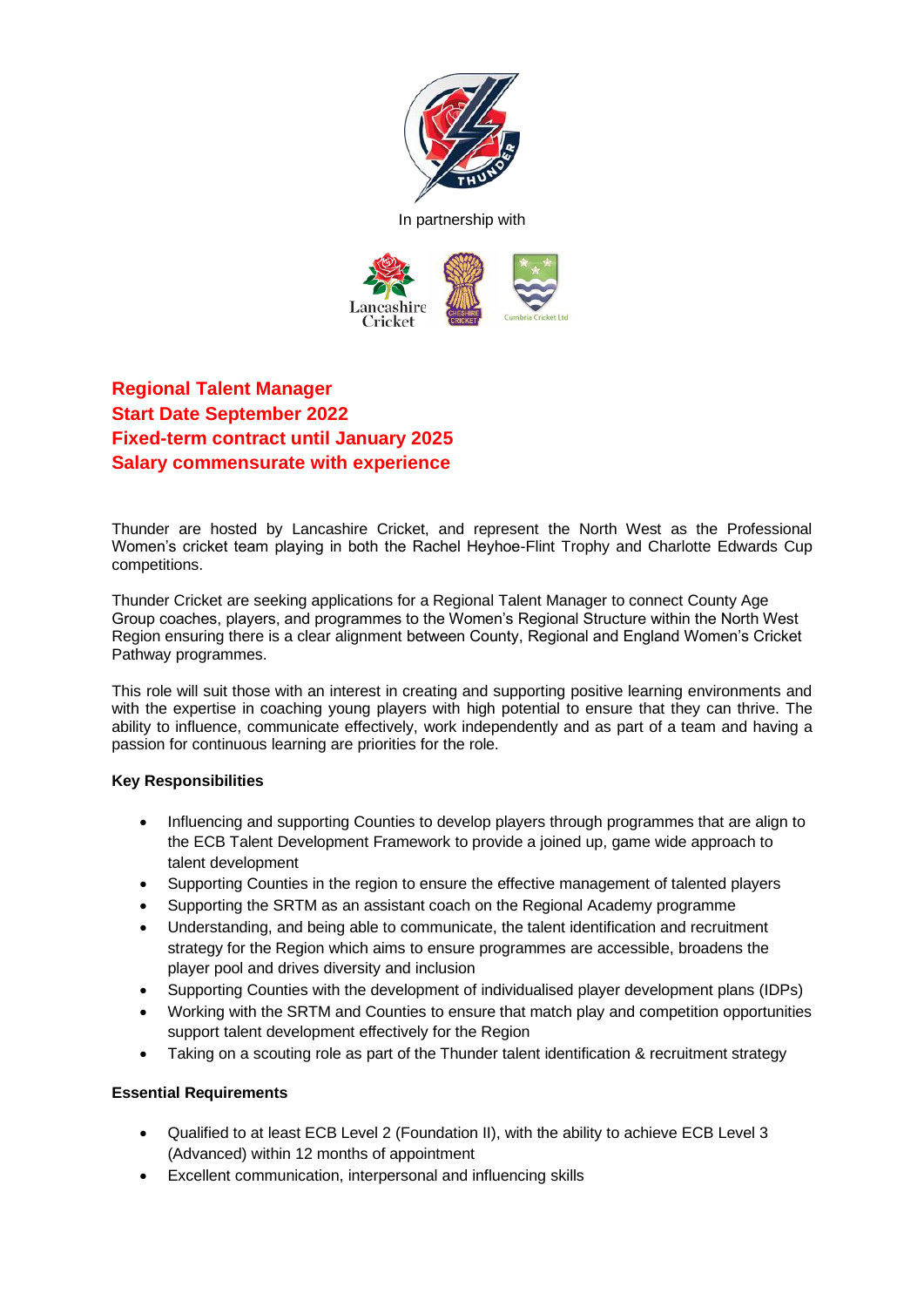

- Interest in the areas of talent development and talent identification
- Experience of developing IDPs
- An appetite for continuous learning and development
- High levels of energy and enthusiasm
- The ability to use initiative working as part of a team or independently as required
- Innovative and creative
- Excellent IT skills with competent ability using Microsoft Office programmes
- Full UK Driving Licence and ability to travel independently to various venues across the region
- Disclosure and Barring Service (DBS) and Safeguarding Children certification a DBS disclosure is an impartial and confidential document that details an individual's criminal record and where appropriate gives details of those who are barred from working with children

## **What you can expect**

- Holiday allowance increasing with service
- 2 x standard Lancashire Cricket season memberships
- Social events throughout the year
- Fitness classes, table tennis club and yoga
- Basic contributory pension scheme with option to join enhanced pension scheme, including life assurance, after 3 months service
- Health cash plan scheme
- Health & Wellbeing programme
- Discounts at the Lancashire Cricket Official Store, Trafford Cricket Centre, Hilton Garden Inn Emirates Old Trafford, Caffè Nero and with the Club's partners
- Free parking
- Opportunity for hybrid working (by agreement)

## **Term**  $-31$ <sup>st</sup> January 2025

## **How to Apply**

If you have the relevant skills and experience and wish to apply for this role, please send your CV and a covering letter with current salary details t[o careers@lancashirecricket.co.uk.](mailto:careers@lancashirecricket.co.uk)

Closing date for applications: Thursday  $30<sup>th</sup>$  June Interviews will take place  $w/c$  11<sup>th</sup> July

Any questions regarding the role please email [phindmarch@lancashirecricket.co.uk.](mailto:phindmarch@lancashirecricket.co.uk)

*We look forward to hearing from you if you have skills that support our future vision. Lancashire Cricket is an equal opportunities organisation, and we are committed to providing new opportunities and striving for greater diversity.* 

*It is a priority for Lancashire Cricket to ensure our Club appropriately reflects the wider communities across the North West and as we strive to meet Sport England Guidance in this regard, we would*